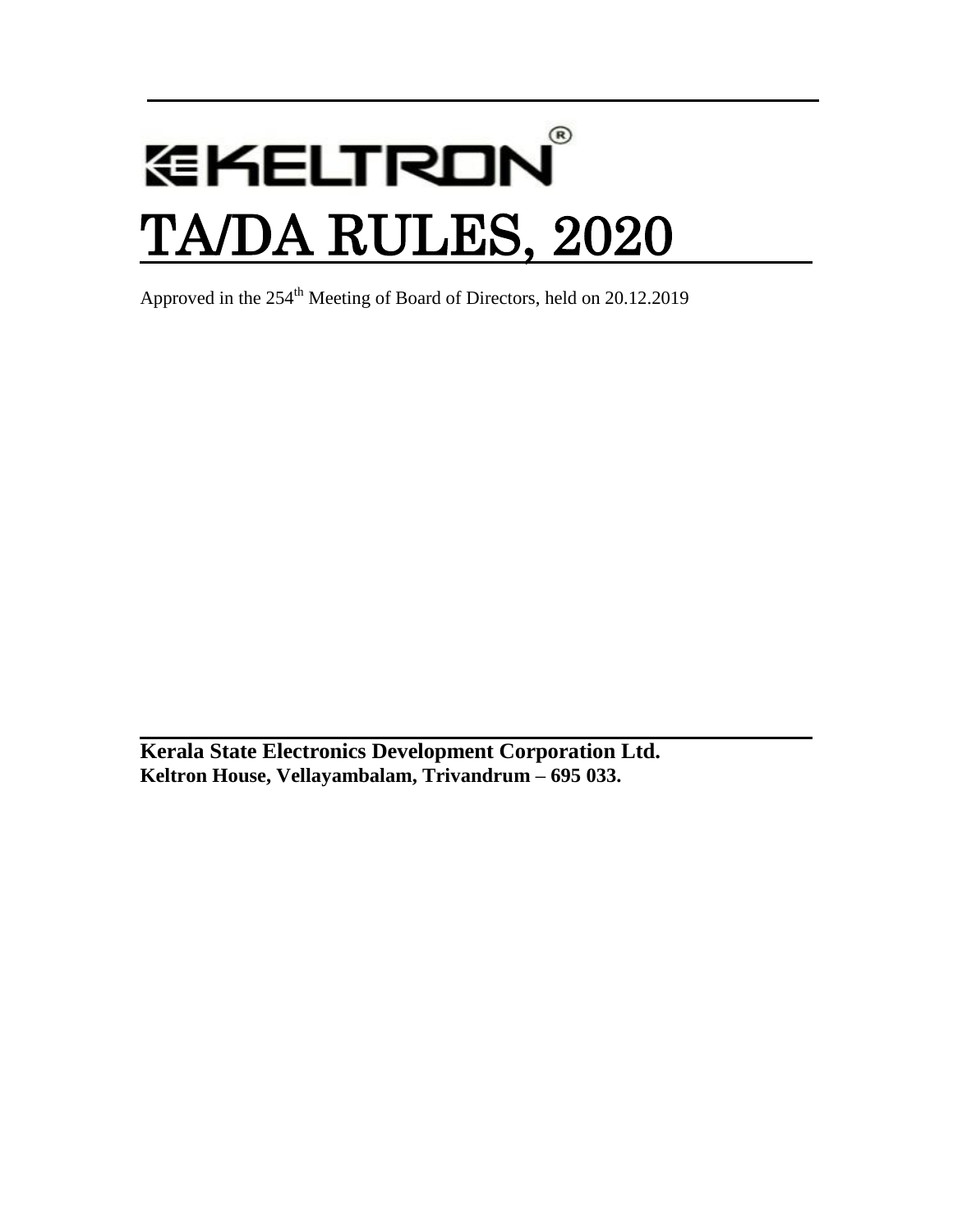### **INDEX**

|      |                                                          | Page No      |
|------|----------------------------------------------------------|--------------|
| 1.0  | Name                                                     | $\mathbf{1}$ |
| 2.0  | Effect                                                   | $\mathbf{1}$ |
| 3.0  | Objective                                                | $\mathbf{1}$ |
| 4.0  | Scope                                                    | $\mathbf{1}$ |
| 5.0  | Interpretation                                           | $\mathbf{1}$ |
| 6.0  | <b>Travelling Allowance</b>                              | 3            |
| 7.0  | Daily Allowance Entitlement/Room Rent/Actuals            | 5            |
| 8.0  | Travel on Transfer                                       | 8            |
| 9.0  | TA/DA/Incidentals for representing the Company in        |              |
|      | Sports/Games etc.                                        | 10           |
|      | 10.0 TA/DA in case of seminars, conferences and Training | 10           |
| 11.0 | Entitlement and Eligibility of TA & DA for               |              |
|      | other purposes                                           | 11           |
|      | 12.0 Local Conveyance                                    | 11           |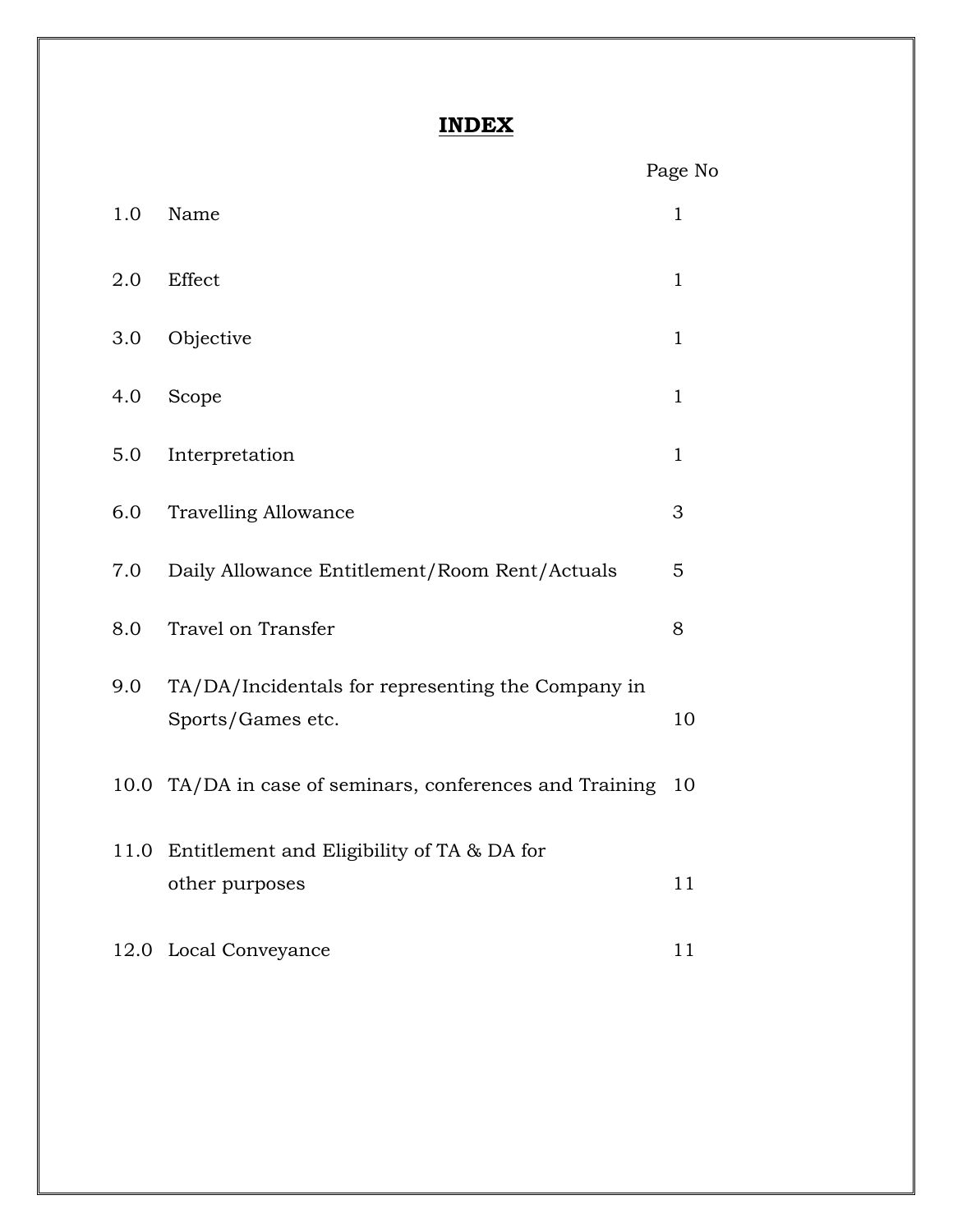## *EKELTRO*

#### **KERALA STATE ELECTRONICS DEVELOPMENT CORPORATION LTD KELTRON HOUSE, VELLAYAMBALAM, TRIVANDRUM**

#### **TRAVELLING ALLOWANCE RULES, 2020**

#### **INCORPORATING AMENDMENTS AND EXPLANATIONS OF STANDING ORDERS ISSUED IN THIS REGARD**

#### **1.0 NAME:**

.

These rules shall be called the KSEDC Travelling Allowance Rules and shall be applicable to all journeys performed inside India by the employees of Kerala State Electronics Development Corporation Ltd.

#### **2.0 EFFECT:**

These rules shall come into effect from such date as the Chairman/Managing Director notifies.

#### **3.0 OBJECTIVE**:

To reimburse expenses incurred by employees on travel, boarding and lodging in the course of duty as provided under these rules.

To meet expenses of transportation of house hold goods for employees on transfer within the Corporation as provided under these rules.

#### **4.0 SCOPE:**

These rules shall apply to all employees of the Corporation, including those on deputation, for journeys inside India.

These rules shall also cover trainees, probationers, contract employees, those appointed on trial basis or any other person required to perform the Corporation's work.

#### **5.0 INTERPRETATION:**

"*Employee*" means persons employed by the Corporation, including those on probation, but does not include temporary, part-time or casual employees.

"*Family*" means an employee's wife or husband as the case may be, residing with the employee, parents, unmarried and widowed sisters, minor brothers, and children residing with and wholly dependent on the employee.

Scale of pay for the purpose of these rules is classified for Executives from E1 to E9, Supervisors from S1 to S3 and Workmen from grade I to VIII (See Annexure- 1 Enclosed)

| Category A1 | Employees in Executive Grade E9       |
|-------------|---------------------------------------|
| Category A  | Employees in Executive Grade E7&E8    |
| Category B  | Employees in Executive Grade E3 to E6 |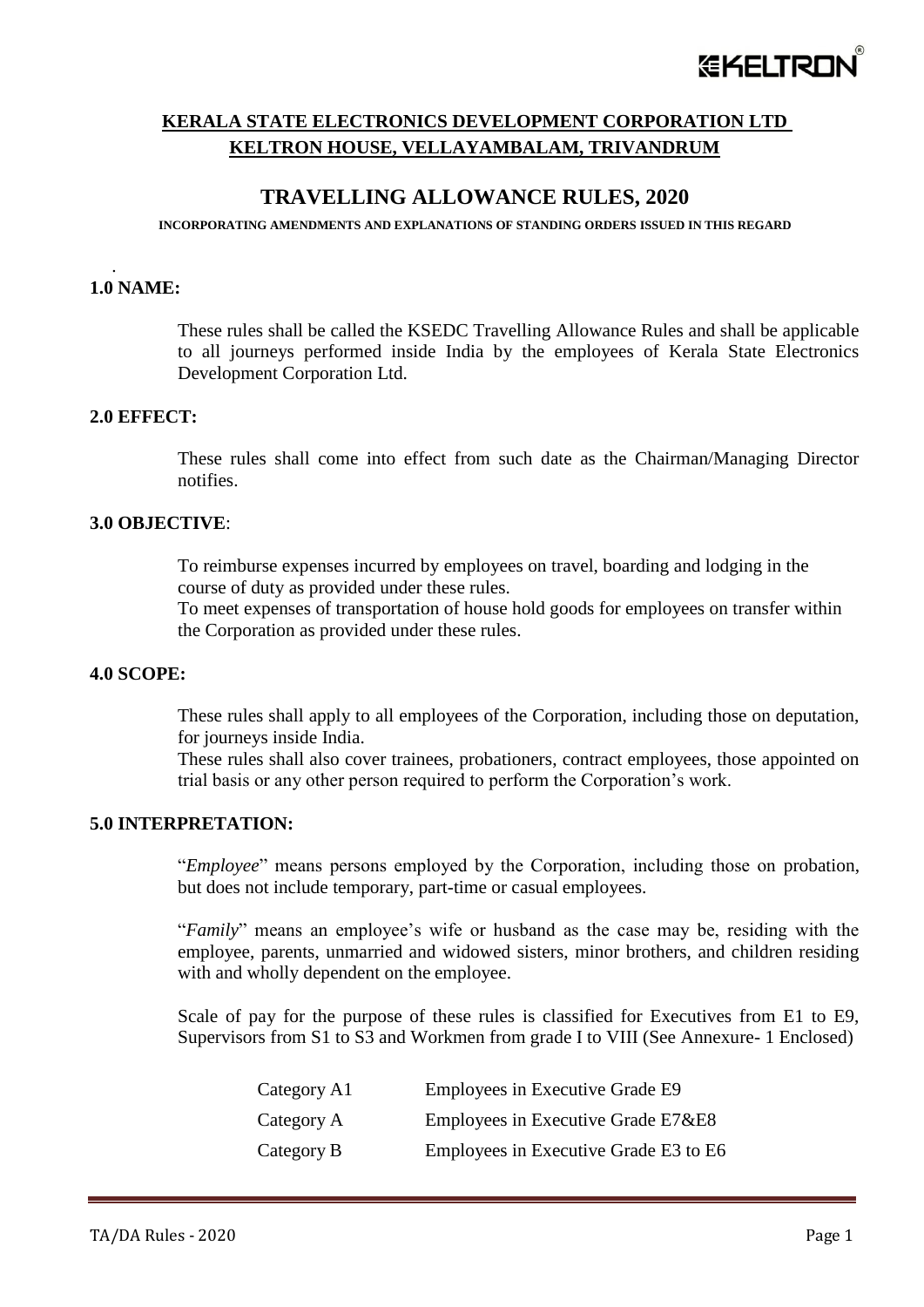

| Category C | Employees in Executive Grade E1 $\&$ E2 and Supervisors<br>in Grades S1 to S3 |
|------------|-------------------------------------------------------------------------------|
| Category D | Employees in Workmen Grade V, VI, VII & VIII                                  |
| Category E | Employees in Workmen Grade I, II, III & IV                                    |

**Note:** Executive Trainees are eligible for benefits for Category C employees. Supervisory Trainees will also be eligible for benefits provided for Category C employees and Workmen Trainees will be eligible for Category E. Employees on contract basis are eligible for the benefits provided for the corresponding category of regular employees concerned.

Tour commences when the employee leaves headquarters and ends on his/her arrival at headquarters. These rules are not applicable to those employees required to travel within the city/town limits or within a distance of 50 kms from his/her headquarters.

"Explanation"

| Kannur             | Kalliassery (Keltron Nagar)             |
|--------------------|-----------------------------------------|
| Kozhikode          | Katalur                                 |
| Kochi              | Aroor                                   |
| Thiruvananthapuram | Vellayambalam, Kulathur, Karakulam etc. |

"*Transfer*" means movement of an employee from his/her present headquarters to the new headquarters to which he/she is posted.

"*Headquarters*" means the station at which an employee is posted permanently.

"*Competent Authority"* for the purpose of these rules the competent authority will be as under:

| i) Managing Director                              | Full powers                  |
|---------------------------------------------------|------------------------------|
| ii) Joint Managing Director / Functional Director | Full powers in respect of    |
| Executive Director/Heads of Divisions/Complexes   | employees working under them |
| iii)Heads of Units/SBU's/Branches Departmental    | Full powers in respect of    |
| heads who have been delegated with this authority | employees working under them |

The Competent authority may authorize his/her subordinate officers to permit journeys on tour of the person working under them but the same may be ratified by him.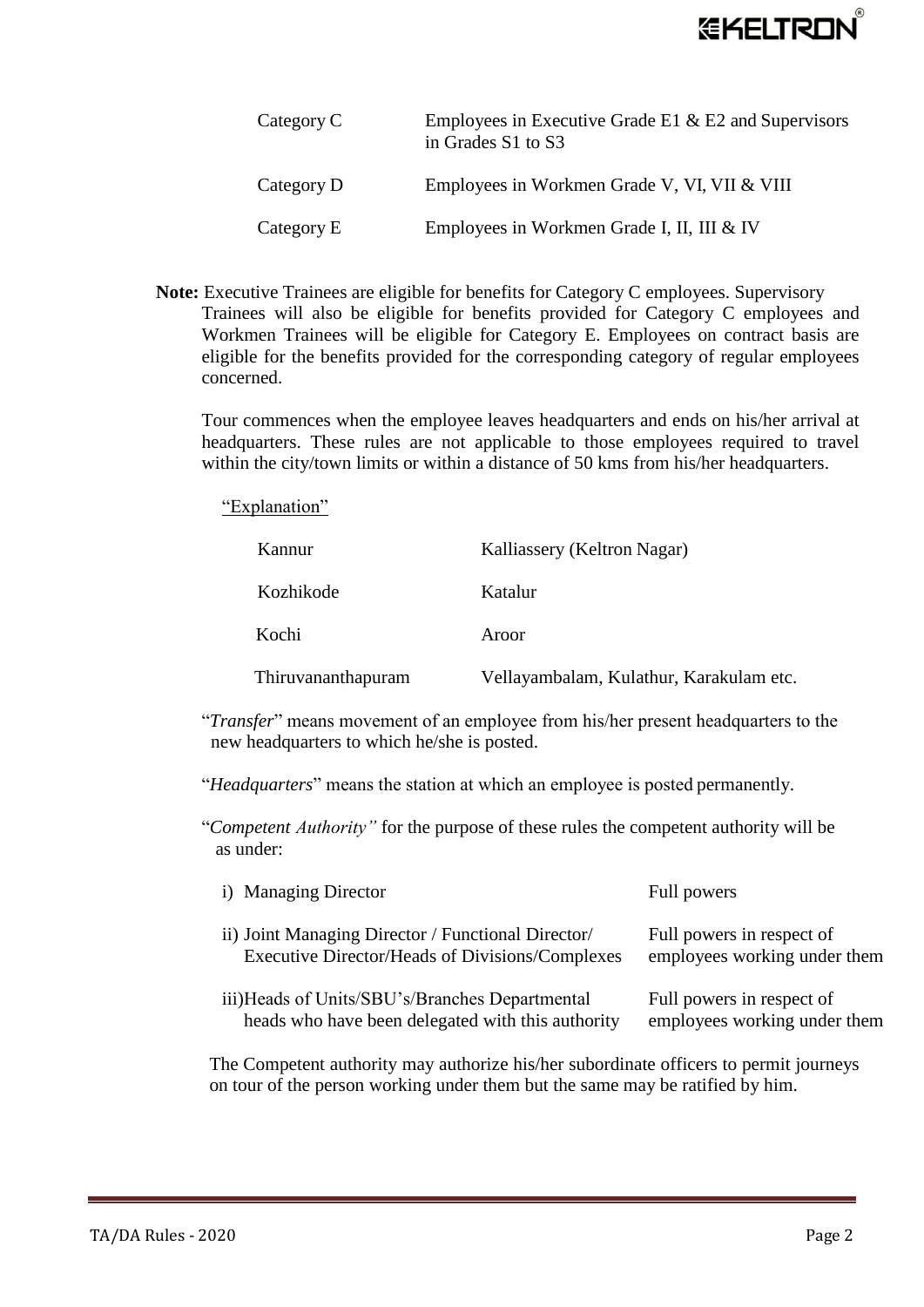#### **6.0 TRAVELLING ALLOWANCE**

#### **6.1 Eligibility**

An employee shall be eligible for TA if journeys are undertaken for the following purposes:

- a) Official tour sanctioned by competent authority.
- b) Transfer
- c) Participation in sports, games, and other competitions representing the Corporation.
- d) Participation in Training Programmes, Seminars and Conferences representing the Corporation.
- e) Appearing in Court/Departmental or Vigilance enquiry as assessor, witness, in connection with the Corporation's work.
- f) For any other purpose specifically authorized as such by the Managing Director.

Provided, that an employee eligible for traveling allowance as above, shall not be entitled to any overtime allowance while on tour.

| <b>6.2 Entitlement</b> |
|------------------------|
|------------------------|

| <b>Designation</b>              | Grade          | <b>Entitlement</b>                      |
|---------------------------------|----------------|-----------------------------------------|
| <b>Functional Directors,</b>    |                | Travel by Air by Economy Class          |
| Executive Directors,            |                | or $2^{nd}$ Class AC Rail, against      |
| <b>Heads of Business Centre</b> |                | production of tickets/ boarding         |
|                                 |                | pass/receipts                           |
| <b>CGM</b>                      | E <sub>9</sub> | Travel by train in $2nd$ class/II AC    |
| GM                              | E <sub>8</sub> | sleeper/II AC chair car/III AC          |
| <b>DGM</b>                      | E7             | sleeper Rail journey.                   |
| Manager                         | E <sub>6</sub> |                                         |
|                                 |                |                                         |
| Dy. Engineer/Dy. Officer to     | $E1 - E5$      | Travel by train in III AC/AC Chair      |
| Dy. Manager                     |                | car                                     |
|                                 |                |                                         |
| Sup I to Asst. Engineer/        | $S1-S3$        | However IIIrd AC sleeper journey        |
| <b>Asst Officer/PS II</b>       |                | shall not be undertaken for short       |
|                                 |                | distance travel <i>i.e.</i> wherever no |
| Workmen $-D$                    | V, VI, VII     | overnight journey is involved           |
|                                 | & VIII         |                                         |
| Workmen $-E$                    | I – IV         | IInd class rail or actual fare by       |
|                                 |                | Fast Passenger bus by road              |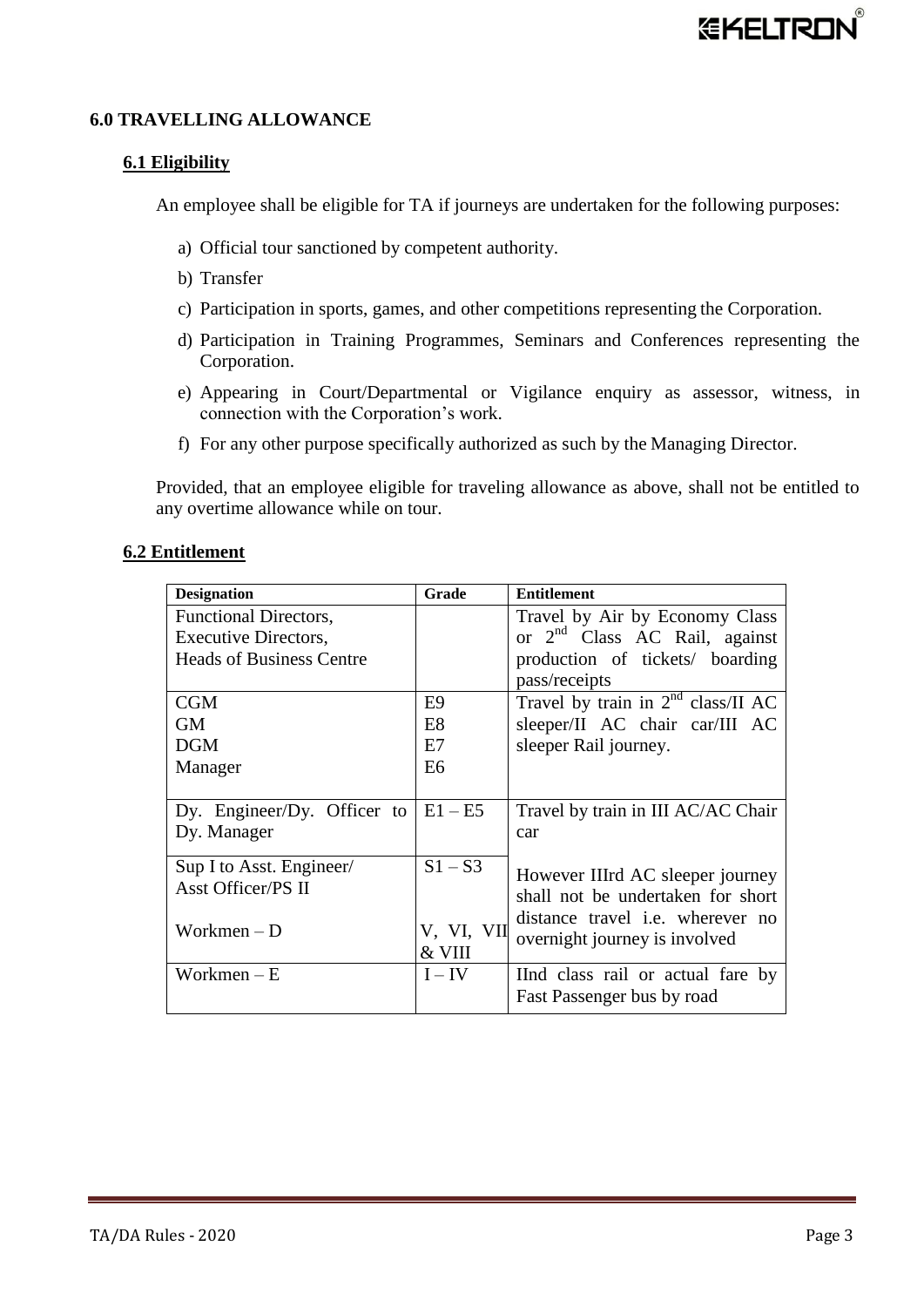#### **Note:**

- i. Journeys should be performed by the shortest route, but in special circumstances, the competent authority may permit any other route
- ii. Charges for reservation of seats, berths, shall be admissible, cancellation charges shall be permitted, if the journey is cancelled due to official reasons.
- iii. An employee shall be eligible for reimbursement of journey expenses from residence/ place of stay to railway/bus station/airport and vice versa, and for journeys undertaken while on tour by taxi, auto rickshaw, bus etc subject to the following rates:

| Category                                   | <b>Local Conveyance</b>                 |  |
|--------------------------------------------|-----------------------------------------|--|
| GM and above                               | Actual taxi fare*                       |  |
| Manager and above                          | Actual taxi fare*                       |  |
| Executives from Dy Engineers/ Dy. Officers | Actual fare by any public transport     |  |
| to Deputy Manager and all Supervisors from | facility, if necessary auto/taxi can be |  |
| Grade S1 to S3 and Workmen in Grade V, VI, | used.                                   |  |
| VII, VIII                                  |                                         |  |
|                                            |                                         |  |
| Workmen in Grade                           | Actual fare by bus, or by auto/local    |  |
| I to IV                                    | train if authorized by competent        |  |
|                                            | authority                               |  |

- *\* The Actual Taxi Fare has to be limited to 50 kms, above which special approval has to be obtained.*
	- iv. The **ticket or supporting documents/receipts** etc. of all journey conducted all category of employees shall be attached with the tour claim.
	- v. The journey can also be undertaken by employees of Executive grade in luxury bus, in emergency situations where train is not available on the date of journey.

Conveyance while on tour shall be moderated as under:

- a) Any movement to a distance of more than 8 kms shall be by public conveyance i.e. by Rail, bus, metro etc.
- b) In other cases, online taxi/taxi can be used, if necessitated by the circumstances of the case. In the case of cities like Mumbai where Auto rickshaw is not available, taxi car can be used.
- c) Conveyance by taxi car is eligible for Manager and above and shall be used judiciously. The supporting documents/receipts etc. shall be submitted for claiming the reimbursement of expenses.
- d) If two or more persons travel together, the local trips by Auto rickshaws/Taxi Cars, if eligible and required, shall be undertaken together and claimed by the senior person.
- vi. Employees of A1, A & B categories are eligible for reimbursement of road mileage at the rate of Rs.10/- per km if travelled in his own car or actual bus fare by road. Reimbursement of road mileage is permissible only where the stations are not connected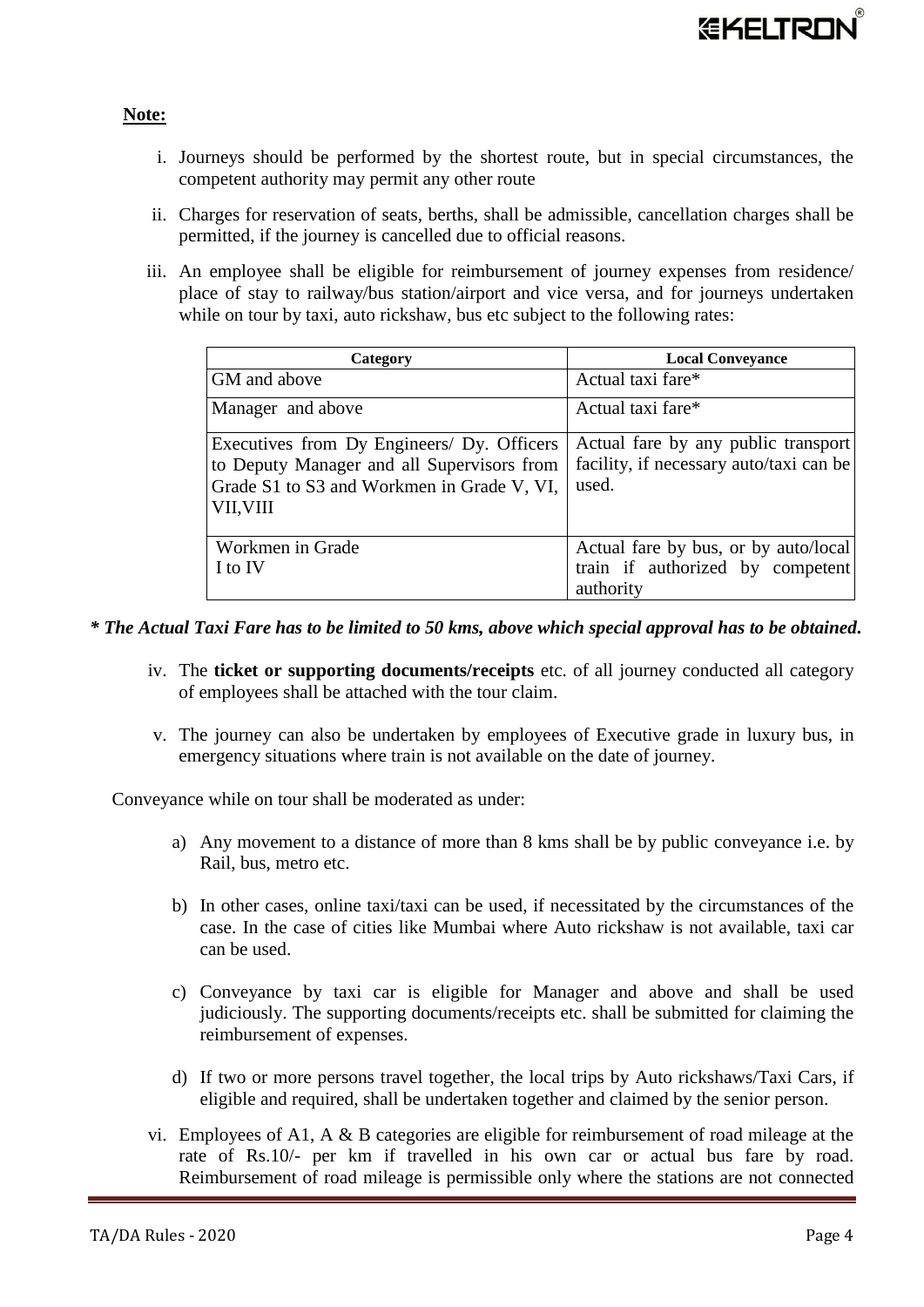by rain; if the journey is performed by car, the claim would be limited to the entitled rail fare, unless special sanction is obtained for road mileage.

- vii. The TA claim bills should indicate ticket numbers and copy of the ticket for train journeys and when taxi charge is claimed, destination, mileage covered and purpose should be indicated. In case of air journeys, the counterfoil of the ticket/boarding pass/receipt should be attached. Trip sheet/receipts shall be submitted for claiming taxi charges.
- viii. Air travel shall not be allowed, where the journey could be completed overnight by surface transport (TVM–CHENNAI, TVM – BANGALORE etc. sectors)
	- ix. Other categories of employees shall be allowed to travel by air in emergent circumstances only with the prior approval of the Chairman/Managing Director/Director/Executive Director concerned, which shall be used judiciously.

#### **7.0 DAILY ALLOWANCE ENTITLEMENT/ROOM RENT/ACTUALS**

| $\sim$ | ۰, |
|--------|----|
|        |    |

| Category       | Grade          | <b>Designation</b>                            | DA (Rs) |
|----------------|----------------|-----------------------------------------------|---------|
| A <sub>1</sub> | E <sub>9</sub> | CG M & above                                  | 520     |
| $\mathbf{A}$   | E <sub>8</sub> | <b>GM</b>                                     | 460     |
|                | E7             | <b>DGM</b>                                    |         |
| $\bf{B}$       | E <sub>6</sub> | Manager                                       | 440     |
|                | E <sub>5</sub> | Deputy Manager                                |         |
|                | E4             | <b>Assistant Manager</b>                      |         |
|                | E <sub>3</sub> | Senior Engineer / Senior Officer / Senior P.S |         |
| $\mathcal{C}$  | E2             | Dy.Engineer / Dy. Officer / PS-II             | 400     |
|                | E1             | Engineer/Officer/PS-I                         |         |
|                | S <sub>3</sub> | Asst. Engr/ Asst. Officer / PS-III            |         |
|                | S <sub>2</sub> | Senior Sup / Senior TA /CA- II                |         |
|                | S <sub>1</sub> | Sup- $I/TA - A/CA$ - III                      |         |
| D              | Workmen        | <b>VIII</b>                                   | 360     |
|                | VIII & VII     | VII                                           |         |
|                |                | VI                                            |         |
|                |                | V                                             |         |
| E              | Workmen        | IV                                            | 300     |
|                | I to VI        | III                                           |         |
|                |                | $\mathbf{I}$                                  |         |
|                |                | I                                             |         |

a) Daily Allowance Entitlement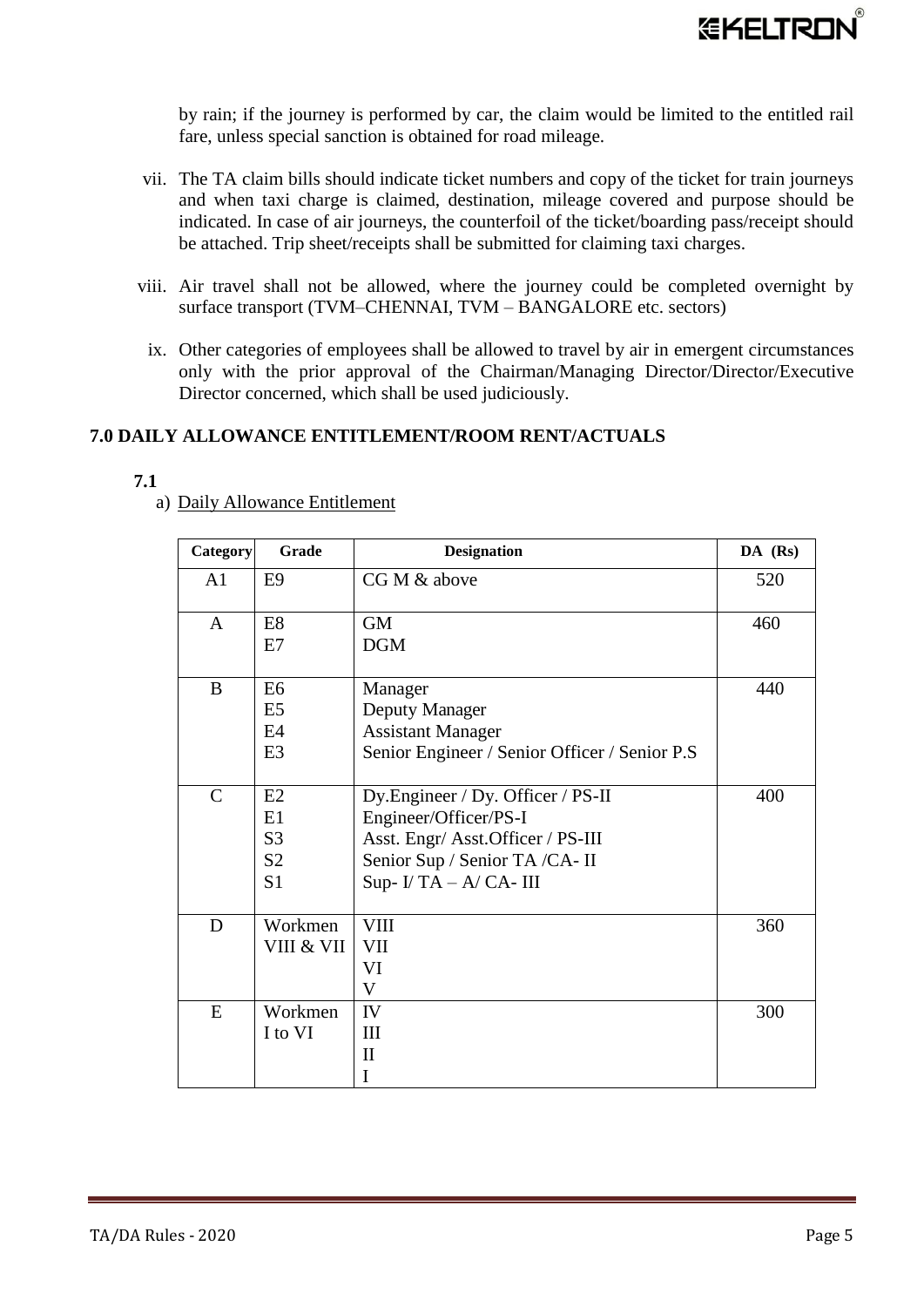| Category                    | X Class cities<br>(in Rs) | <b>Y Class Cities</b><br>(in Rs) | <b>All Other Stations</b><br>(in Rs) |
|-----------------------------|---------------------------|----------------------------------|--------------------------------------|
| A <sub>1</sub>              | 4000                      | 3000                             | 2000                                 |
| $\mathbf{A}$                | 3200                      | 2500                             | 1750                                 |
| B                           | 2750                      | 2000                             | 1500                                 |
| $\mathcal{C}_{\mathcal{C}}$ | 2500                      | 1750                             | 1300                                 |
| D                           | 2000                      | 1500                             | 1100                                 |
| E                           | 1800                      | 1200                             | 1000                                 |

b) Room rent may be reimbursed subject to the following limits on producing receipts:

The claim for room rent shall invariably be supported by Hotel Bills and Receipts, Luxury tax or any other Government levy will be paid in addition to the above rate as provided in the existing rule. However, the luxury tax reimbursement will be limited to the amount of tax applicable on the maximum eligible room rent. Wherever GST is applicable, GST charged in the bill shall be used to avail inputs credit.

The facility of online room booking may be utilized by the employees, provided invoice, supporting documents and receipt shall be enclosed with the tour claim.

The employees shall ensure that the facilities of Government of Kerala shall be used to the extent possible, rather that accommodating themselves outside hotels.

The Chairman, Managing Director, the Board of Directors of the Corporation and also all Functional Directors and Executive Directors of the Corporation are entitled to reimbursement of actual expenses without limit.

#### **Note:**

Classification of cities as X, Y etc for the purpose of these rules shall be on the basis of the orders of the Central Government for payment of HRA from time to time.

- **7.2** Receipt for actual expenses should be produced for claiming lodging as well as actual. Where receipts are not produced in respect of lodging, employees may claim 50% of the eligible quantum of Daily Allowance reckoned with reference to the duration of halt in the touring place. In particular, for cases where the halt does not exceed 12 hours, only 25% of DA (i.e. 50% of half DA) will be paid under this provision.
- **7.3** In respect of air travel, employees shall be entitled to air travel insurance up to Rupees Five lakh and reimbursement of actual premium.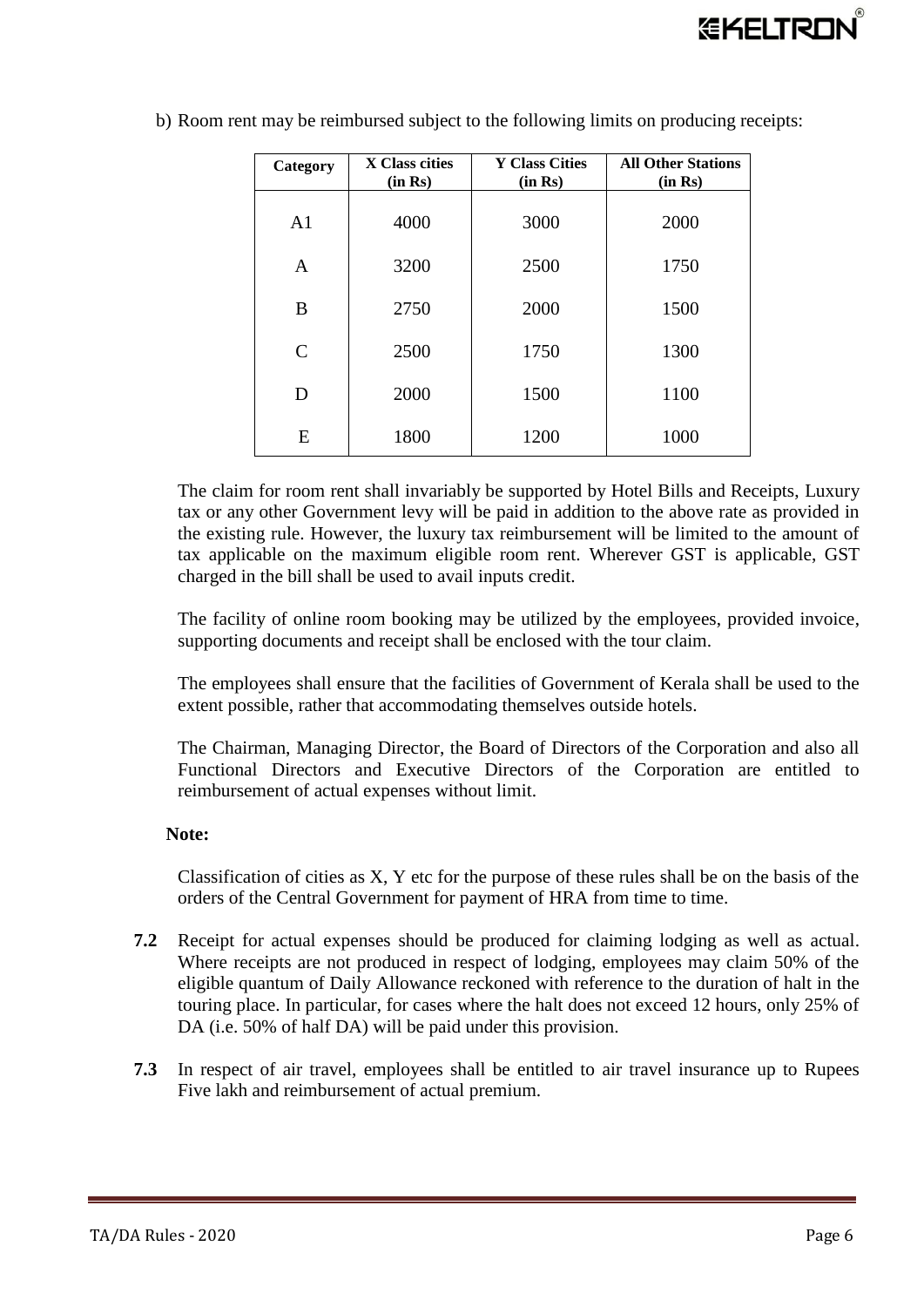| <b>Duration of halt at outstation</b>                                                                                                                                                                                                    | D.A |  |
|------------------------------------------------------------------------------------------------------------------------------------------------------------------------------------------------------------------------------------------|-----|--|
| Below three hours<br><b>Nil</b>                                                                                                                                                                                                          |     |  |
| Up to 6 hours<br>25%                                                                                                                                                                                                                     |     |  |
| Exceeding 6 hours but not exceeding<br>50%<br>12 hour                                                                                                                                                                                    |     |  |
| Full DA<br>Exceeding 12 hour                                                                                                                                                                                                             |     |  |
| Full DA<br>First 30 days                                                                                                                                                                                                                 |     |  |
| 75% of full DA<br>$31$ to 60 days                                                                                                                                                                                                        |     |  |
| Beyond 60 days<br>Will be treated as temporary transfer                                                                                                                                                                                  |     |  |
| "In cases where due to exigencies of work an employee is required to remain<br>on tour for more than 30 days continuously the authorities referred to in Rule<br>5.7 may at their discretion sanction payment of full DA up to 60 days." |     |  |

**7.4** DA will vary according to the duration of halt of outstation as shown under:

**7.5** Daily allowance shall accrue from the time of arrival at an outstation and shall end at the time of departure from such outstation.

Beyond 60 days the maximum DA will be limited

#### **7.6 Incidentals**:

#### 1. For journey by air/train

Incidental expenses for Air Journey are allowed limited to one Daily Allowance. For train journeys  $1/3^{rd}$  of the train fare by the entitled class, limited to Rs.200/- per journey not exceeding 12 hours.

Stopovers at intermediate stations to catch connecting flight/train or break in journey (even if it is beyond 6 hours) shall not be treated as the termination of a journey for purposes of calculating incidental expenses. In the case of train journeys exceeding 12 hours without break, incidentals may be claimed by way of Daily allowance for the duration of journey without limiting to Rs.200/- as per the existing provisions in the TA Rules.

2. Where office car/a vehicle hired by the Company/free transport/public transport is used:

| Where the duration of the journey does not |                               |
|--------------------------------------------|-------------------------------|
| exceed 12 hours without break              | $\frac{1}{2}$ daily allowance |
|                                            |                               |
| Where the duration of the journey exceeds  |                               |
| 12 hours without break                     | 1 daily allowance             |

Provided, that irrespective of the number of journeys performed in a day, only a maximum of one daily allowance per day shall be allowed.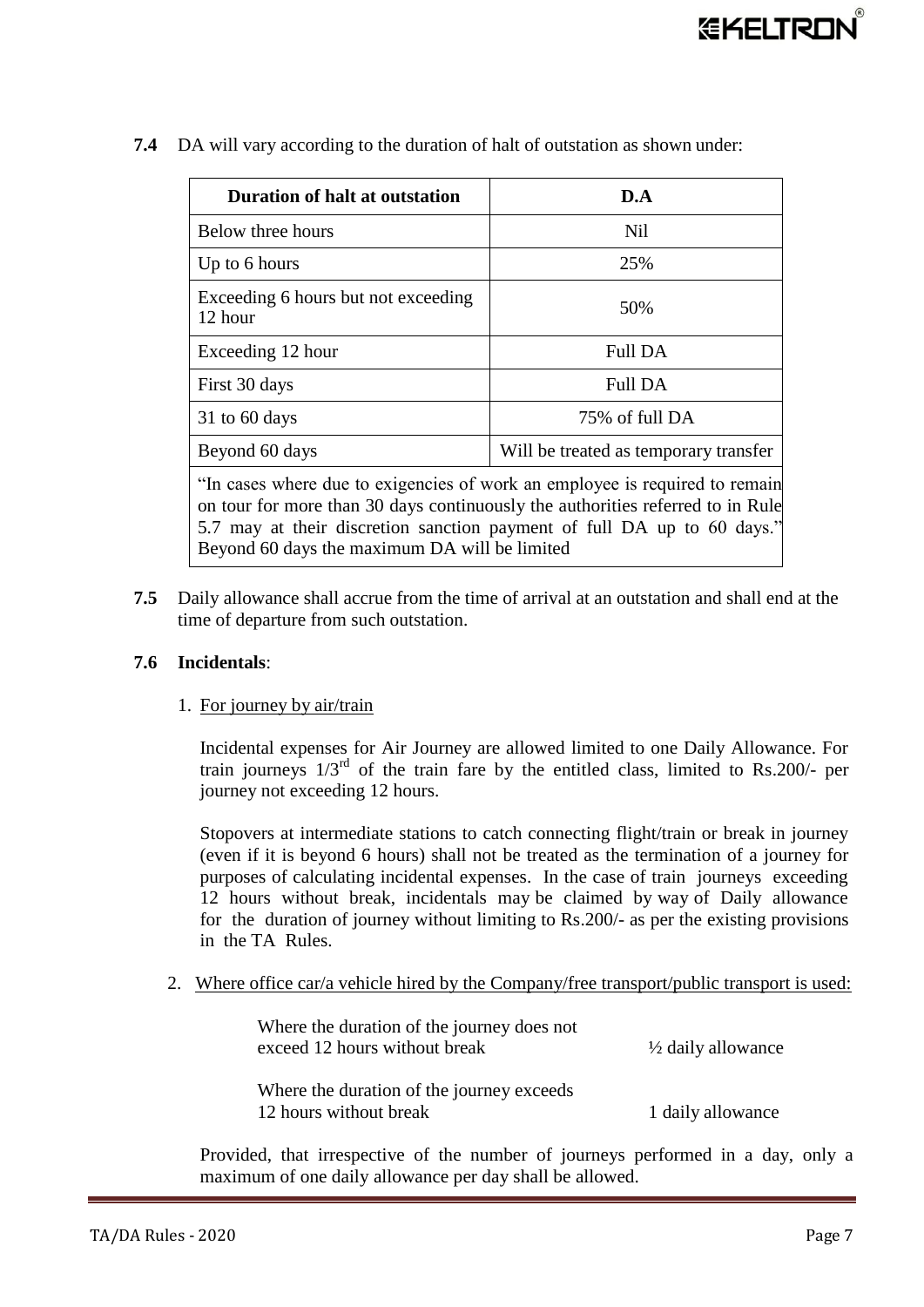

- 3. Where an employee performs journeys by more than one mode of conveyance on the same day (Eg: by air and road, by rail and road etc.) he will be allowed to draw the actual incidental expenses at the prescribed rates, subject to a minimum of ½ daily allowance and maximum of 1 daily allowance.
- 4. For the purpose of calculating incidental expenses in terms of (2) above, the rate of daily allowance applicable to the station to which the employee is proceeding on tour shall only be reckoned.

#### **8.0 TRAVEL ON TRANSFER**

An employee on transfer shall be entitled to reimbursement as follows:

- **8.1** Journey for self and family as on tour provided; air journey is not admissible in such cases.
- **8.2** An employee shall be entitled to road mileage between residence and railway station/bus stand.
- **8.3** An employee shall be entitled to reimbursement of actual expenses subject to limits as under, for transportation of personal effects by goods train:

| Category | Maximum permissible luggage |
|----------|-----------------------------|
| A1       | 5000 kg                     |
| A        | $5000$ kg                   |
| В        | 3000 kg                     |
| C        | 2000 kg                     |
| D        | 2000 kg                     |
| F.       | 1000 kg                     |

Note: If goods are transported by passenger train/road instead of goods train, he may claim actual expenses incurred, but not exceeding the maximum limit admissible for goods train.

**8.4** Transportation of vehicles:

An employee shall be entitled to reimbursement of transportation cost of his vehicle (One motor car for category A1 and A, one motor cycle or one scooter for category A1,A,B and C and one bicycle for category  $D \& E$ ) as under:

Provided, however, that employees in Executive Grades E5 & E6 shall also be entitled to reimbursement of transportation of motor car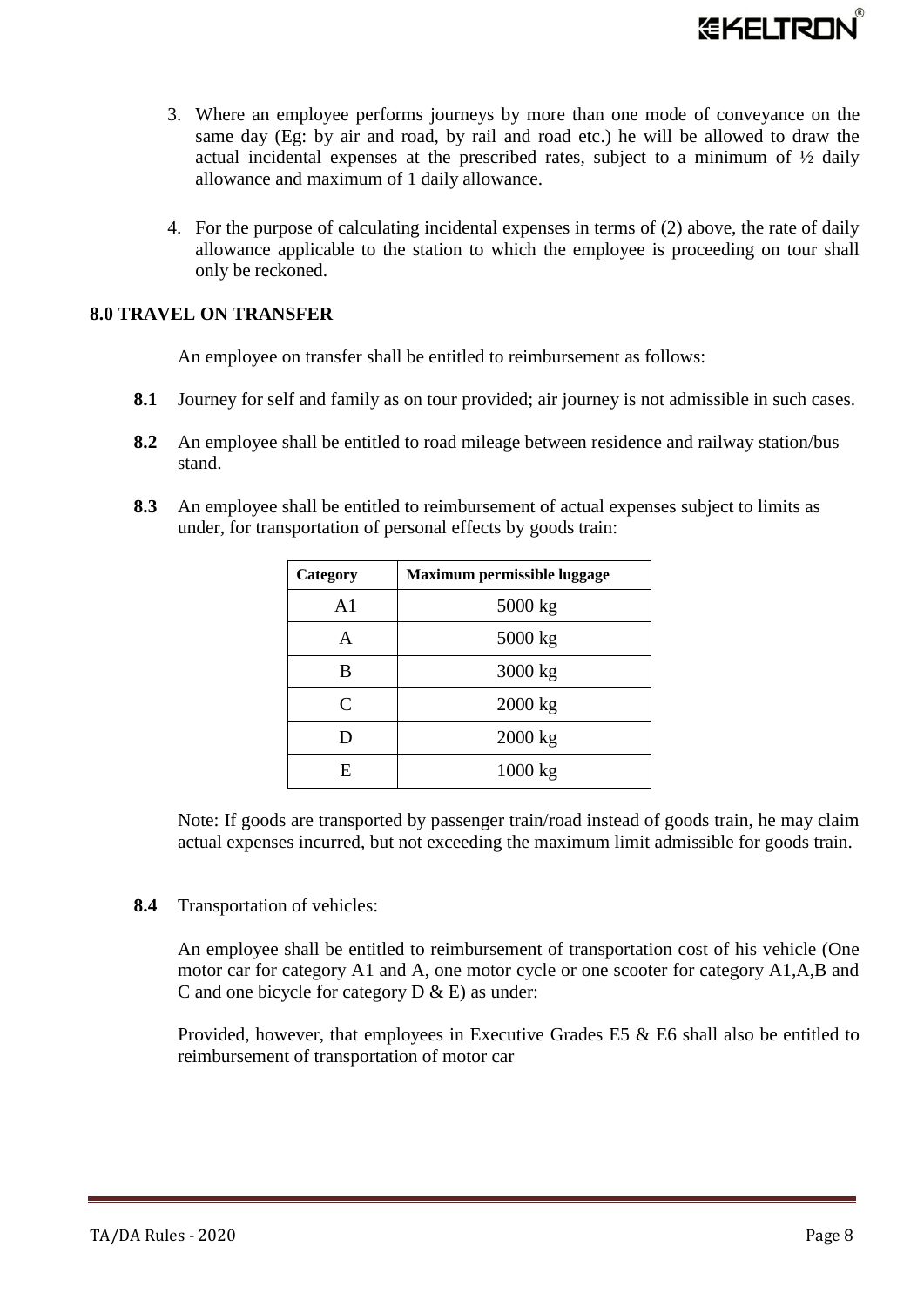

| Sl. No.       | <b>Mode of Transport</b> | <b>Entitlement</b>                                                                                                                                                           |
|---------------|--------------------------|------------------------------------------------------------------------------------------------------------------------------------------------------------------------------|
| a)            | Goods Train              | Actual cost of packing and freight between<br>the two stations                                                                                                               |
| b)            | Passenger train          | Actual freight charged by the railways                                                                                                                                       |
| $\mathbf{c})$ | Road                     | Freight admissible had the vehicle<br>been<br>transported by goods train or at the road<br>mileage rates prescribed for Grade A1 Officers<br>in Rule 6.2 whichever is lower. |
| $\mathbf{d}$  | Driven down              | Actual freight charges if brought by train<br>(goods) or at the road mileage rate prescribed<br>for Grade A1 Officers in Rule 6.2, whichever is<br>lower.                    |

#### **8.5** Transfer Allowance

Transfer allowance shall be given to cover incidentals incurred for setting up establishments. This shall be 15 days Basic Pay.

a) Employees on temporary transfer for periods extending from 2 months to 6 months will be eligible for transfer allowance as per following rates:

| Category       | X Class cities        | <b>Y</b> Class cities | Z class cities and<br>all other Stations |
|----------------|-----------------------|-----------------------|------------------------------------------|
| A <sub>1</sub> | Rs 2000/-             | R <sub>s</sub> 1800/- | $Rs$ 1400/-                              |
| A              | Rs 2000/-             | Rs 1800/-             | $Rs$ 1400/-                              |
| B              | R <sub>s</sub> 1800/- | Rs 1600/-             | $Rs$ 1200/-                              |
| C              | $Rs$ 1600/-           | Rs 1400/-             | $Rs$ 1000/-                              |
| D              | $Rs$ 1400/-           | Rs 1000/-             | R <sub>s</sub> 800/-                     |
| E              | R <sub>s</sub> 1400/- | Rs 1000/-             | $Rs 800/-$                               |

- **8.6** All statutory levies charged by authorities and insurance charges for transportation of personal effects will be paid on production of receipts.
- **8.7** If both husband and wife are employees of the Corporation, working at the same headquarters and are transferred within six months from one place to another, only one of them shall be entitled to transfer benefit under sub clauses 8.2 to 8.6 and other under subclause 8.1 only.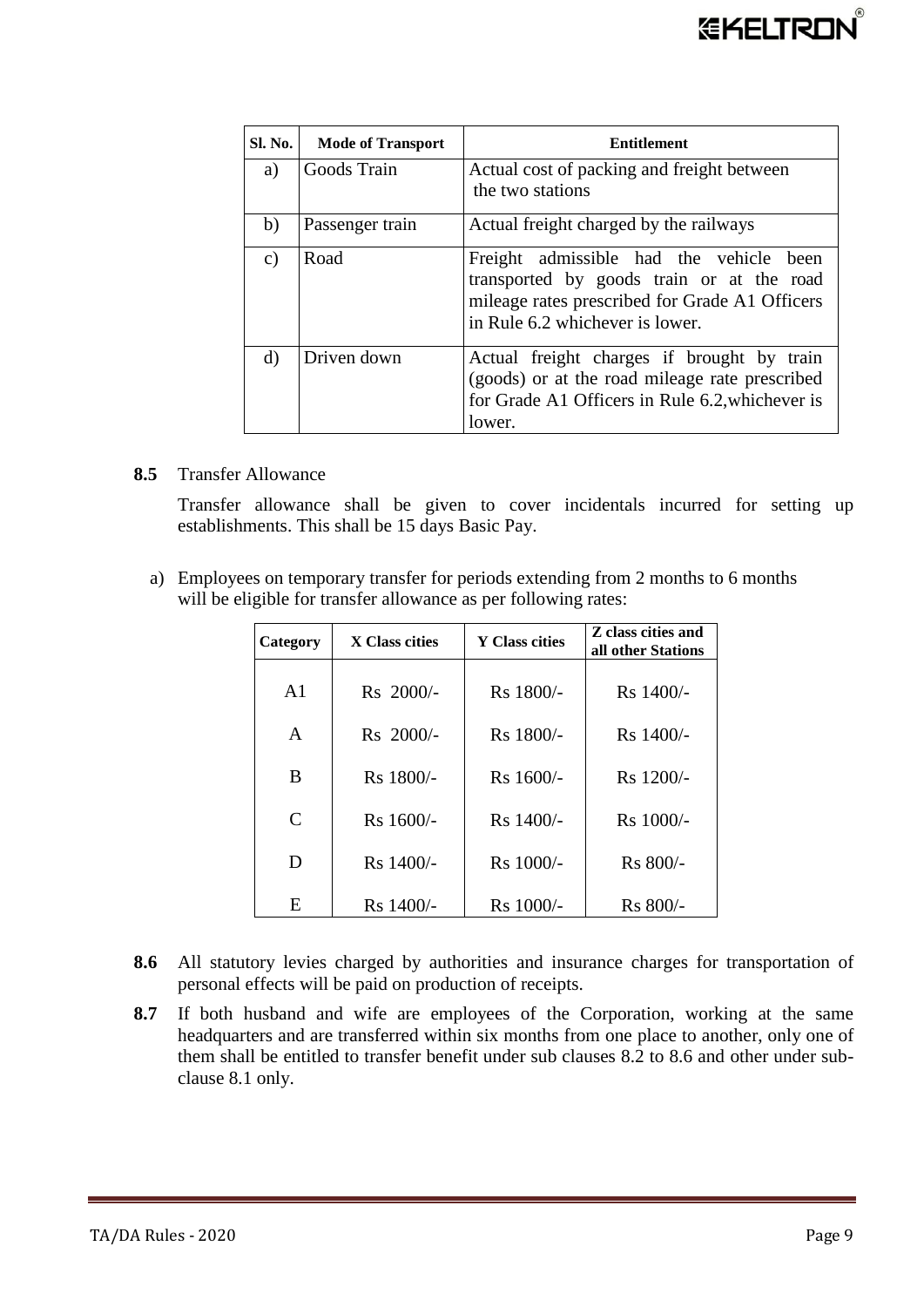| Time for preparation of<br>ioining | <b>Purpose/conditions</b>                                                  |
|------------------------------------|----------------------------------------------------------------------------|
| 4 days                             | For preparation, if the posting is more than<br>500 kms from headquarters. |
| 2 days                             | For preparation, if the journey is below<br>500 <sub>kms</sub>             |
| 1 day                              | For travel per 500 kms distance or part thereof                            |
| 1 day                              | If journey is by air                                                       |
| I day (no time for journey)        | Transfer within the same station                                           |

The durations as mentioned below are permissible for joining after transfer:

Actual time only in case of emergency transfers.

#### **Note:**

- a) In case of an emergency transfer the difference between the entitled joining time/journey time and actual time will be credited to a special leave account which he could avail within a year of transfer.
- b) In special cases, the competent authority may sanction extension of joining time.
- c) In case of request transfers, the concerned person shall not be entitled to any of the above benefits covered under Rule 8.
- d) For temporary transfer, benefits under clauses 8.2 to 8.7 are not admissible.

#### **9.0 TA/DA/INCIDENTALS FOR REPRESENTING THE COMPANY IN SPORTS/GAMES ETC.**

TA, DA and incidentals for participation in sports events, games and other competitions representing the Corporation shall be admissible as per the following rates:

| <b>TA</b> | TA admissible as per these rules                                                |
|-----------|---------------------------------------------------------------------------------|
| DA        | $Rs.200$ -fixed                                                                 |
| Lodging   | As per rules mentioned in Clause 7, if no arrangements are made<br>by the host. |

#### **10.0 TA/DA IN CASE OF SEMINARS, CONFERENCES AND TRAINING**

If an employee gets TA and DA from the sponsoring body, he shall refund the same, if he claims TA and DA from the Corporation.

An employee shall be entitled to only ¼ of his normal DA where he/she is officially treated as guests by outside agency or where he/she attends programmes / training / seminars which are residential in nature and included in the course itself.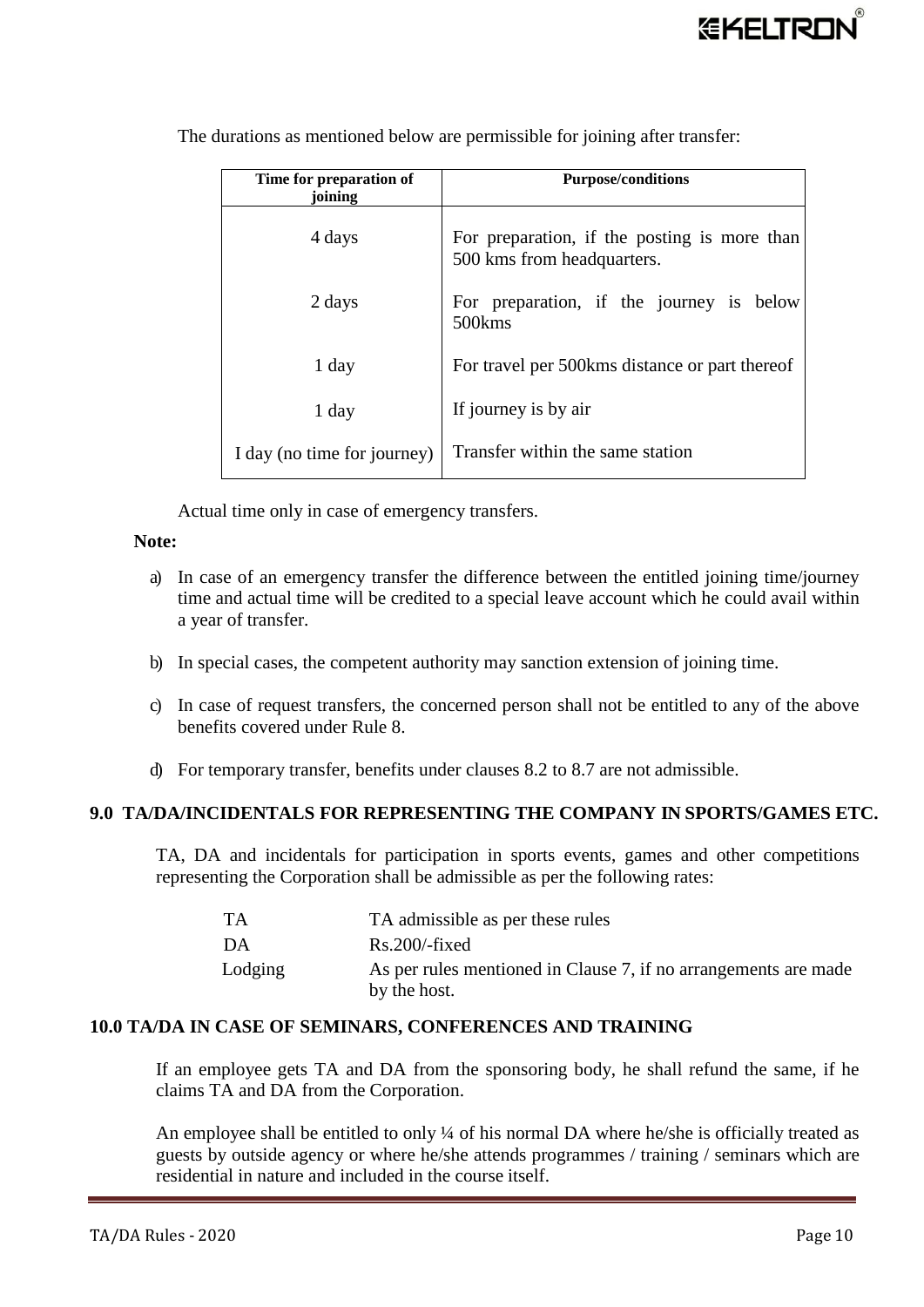| <b>Purpose</b>                                                                              | <b>Entitlement</b>                                                                                                                                                                                                            |
|---------------------------------------------------------------------------------------------|-------------------------------------------------------------------------------------------------------------------------------------------------------------------------------------------------------------------------------|
| Appearing in Court as Jury/Assessor<br>(only for Corporation's work)                        | TA+ DA as under these rules, but shall be<br>refunded if any amount is received from the<br>Court.                                                                                                                            |
| For attending enquiry (in connection<br>with Corporation's work)                            | TA+DA as per rules                                                                                                                                                                                                            |
| If enquiry is held at an outstation at the<br>request of an employee                        | No TA or DA                                                                                                                                                                                                                   |
| For employees under suspension                                                              | TA as on tour from headquarters to the place<br>of enquiry                                                                                                                                                                    |
| An employee retires on superannuation<br>after 5 years' of service in<br>the<br>Corporation | TA for himself and family for proceeding to<br>home town. Actual transportation costs of<br>his/her personal effects and vehicle<br><b>as</b><br>admissible for journeys on transfer<br><b>as</b><br>applicable to employees. |
| Death of an employee                                                                        | Family should be allowed<br><b>TA</b><br>and<br>transportation of personal effects including<br>vehicle to home-town.                                                                                                         |
| Employees discharged from service on<br>invalidation                                        | TA for self and family proceeding to home<br>town and transportation charges of his<br>personal effects and vehicle as admissible on<br>transfer.                                                                             |
| For receiving National or State Awards                                                      | TA & DA admissible as on tour.                                                                                                                                                                                                |

#### **11.0 ENTITLEMENT AND ELIGIBILITY OF TA & DA FOR OTHER PURPOSES:**

#### **12.0 LOCAL CONVEYANCE**

The reimbursement of local conveyance other than on tour by the use of own vehicle shall be as follows:

Two wheeler : Rs.4 per Kms

Four wheeler : Rs.8 per Kms

The use of four wheeler (motor cars etc.) is restricted to A1, A and B category employees only.

#### **GENERAL**

Proper tour authorization in the prescribed form (attached as Annexure  $-2$ ) should be filled in and got approved by the competent authority before the commencement of the journey.

Air/train /room bookings may be arranged through office, as far as possible.

The all rates mentioned in this Rules is applicable all over India.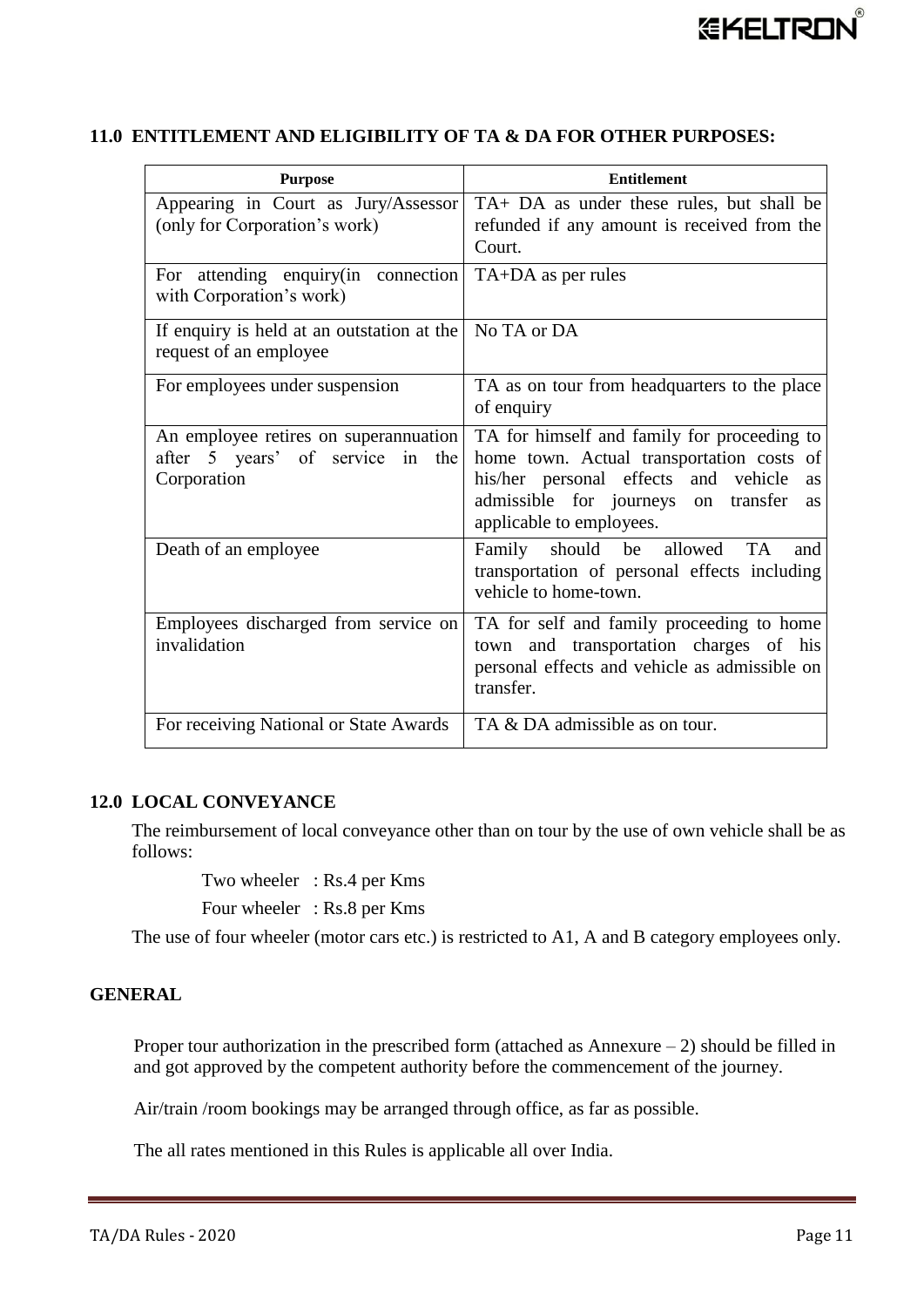

TA advance upto the expected expenditure on tour will be paid only on one working day prior to the date of commencement of the journey based on the sanction of the competent authority. No TA advance will be granted when an earlier advance is pending adjustment.

TA claim should be presented within 7 days of the completion of the tour in the format attached as Annexure -3A and Tour Return Intimation is to be given to Time Office in format attached as Annexure -3B. Unspent balance, if any, of the tour advances should be refunded immediately on returning from tour without waiting for the settlement of the tour claim. Tour advances which are not refunded will attract interest @ 24% from the date of return to headquarters/from the date of cancellation of tour, as the case may be. In such cases the advances together with the interest due will be recovered from the next salary of the employees without notice.

All tour claims should invariably be supported with reports on the tour undertaken by the Officer concerned. Copies of tour reports of all officials of the rank of General Manager and above should be submitted to the Managing Director within 3 days after completion of tour.

#### **a) Transfer Advance:**

An employee on transfer may be allowed an advance not exceeding two month's Basic pay + DA ,recoverable in 8 monthly installments from the employee's salary. This is payable by the relieving Division/Unit with a simultaneous Debit Advice to the Division/Unit to which the employee is transferred. This will attract interest at 24% p.a. in case the employee has not reported for duty at the new place of posting even after availing the joining time as admissible under the rule. Transfer advances to employees who are eligible for and have availed company leased accommodation will not exceed one month's Basic Pay + DA and will be recoverable in 4 or less number of equal installments.

#### **b) Transfer TA & Transfer Allowance**

The entitlement under clause 8 of the existing TA rules is to be reimbursed by the Division/Unit to which the employees are transferred only after his joining duty to the new place of posting and submission of claim in the prescribed manner. As no separate advance is envisaged for this, it is expected that the employees has to initially meet the expenses from the transfer advance drawn by him from the relieving unit and claim reimbursement as per entitlement.

Only in emergencies, employees should take advance from Branches or other Offices of the Corporation and should intimate Head Office within seven days.

No DA will be paid for days on which employees on official tour avail leave at outstation, nor will they be reimbursed lodging charges.

The Chairman/Managing Director can allow drawal of TA over and above the rates mentioned above in individual cases, based on merits

In case of  $1<sup>st</sup> Class/II$  AC travel by special category of express trains such as Rajadhani express, Satabthi express etc the fares of which are higher than the ordinary express trains, the claim shall be limited to  $1<sup>st</sup>$  class/II AC fare applicable to ordinary Express/Mail trains for the eligible categories.